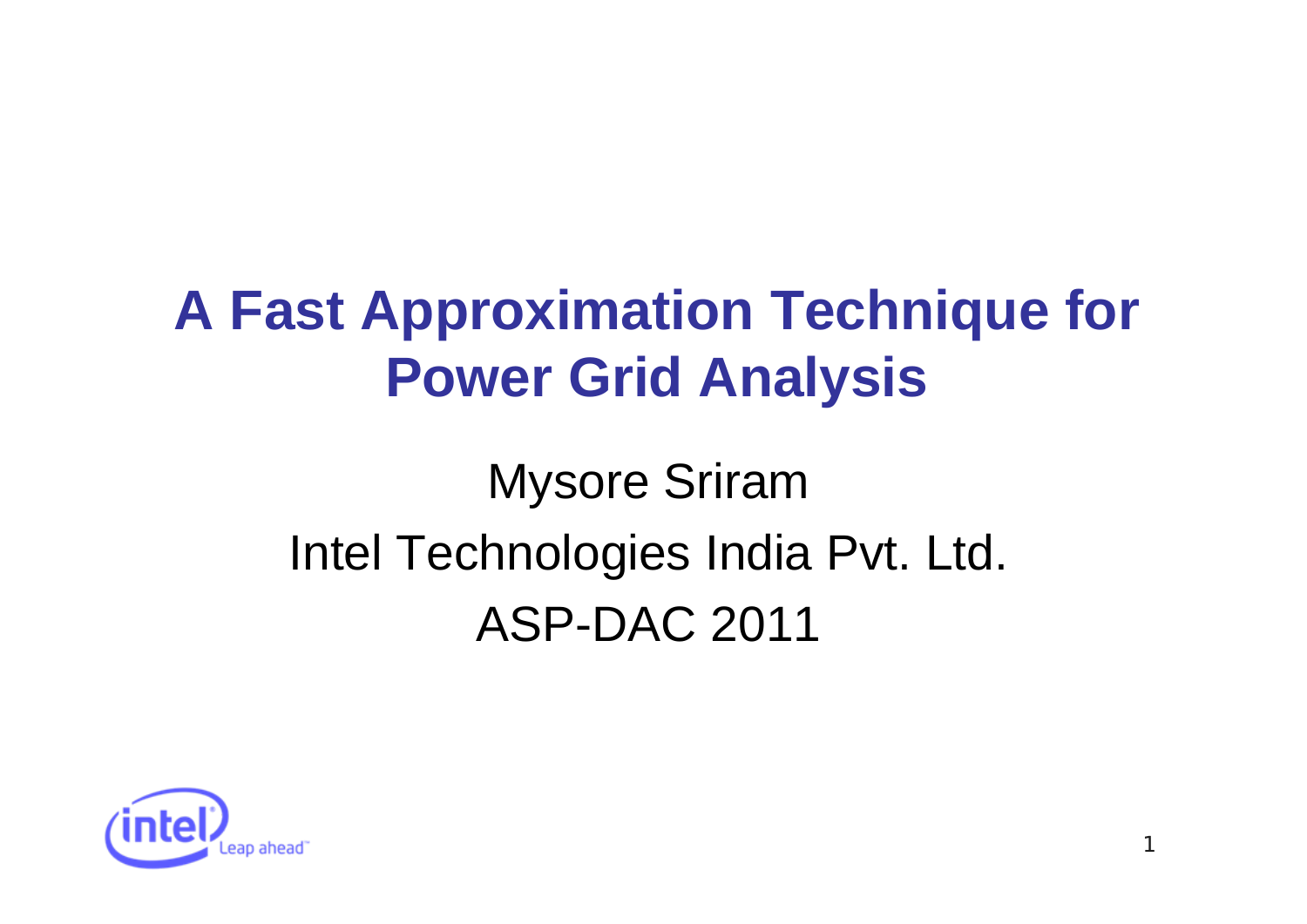## **Outline**

- **Reduction**
- Row-based iterative (RBI) solvers
- **Heuristic analysis of RBI convergence behavior**
- Fast approximate solver (FAS) algorithm
- **Results**
- **Applications**
- **Bummary**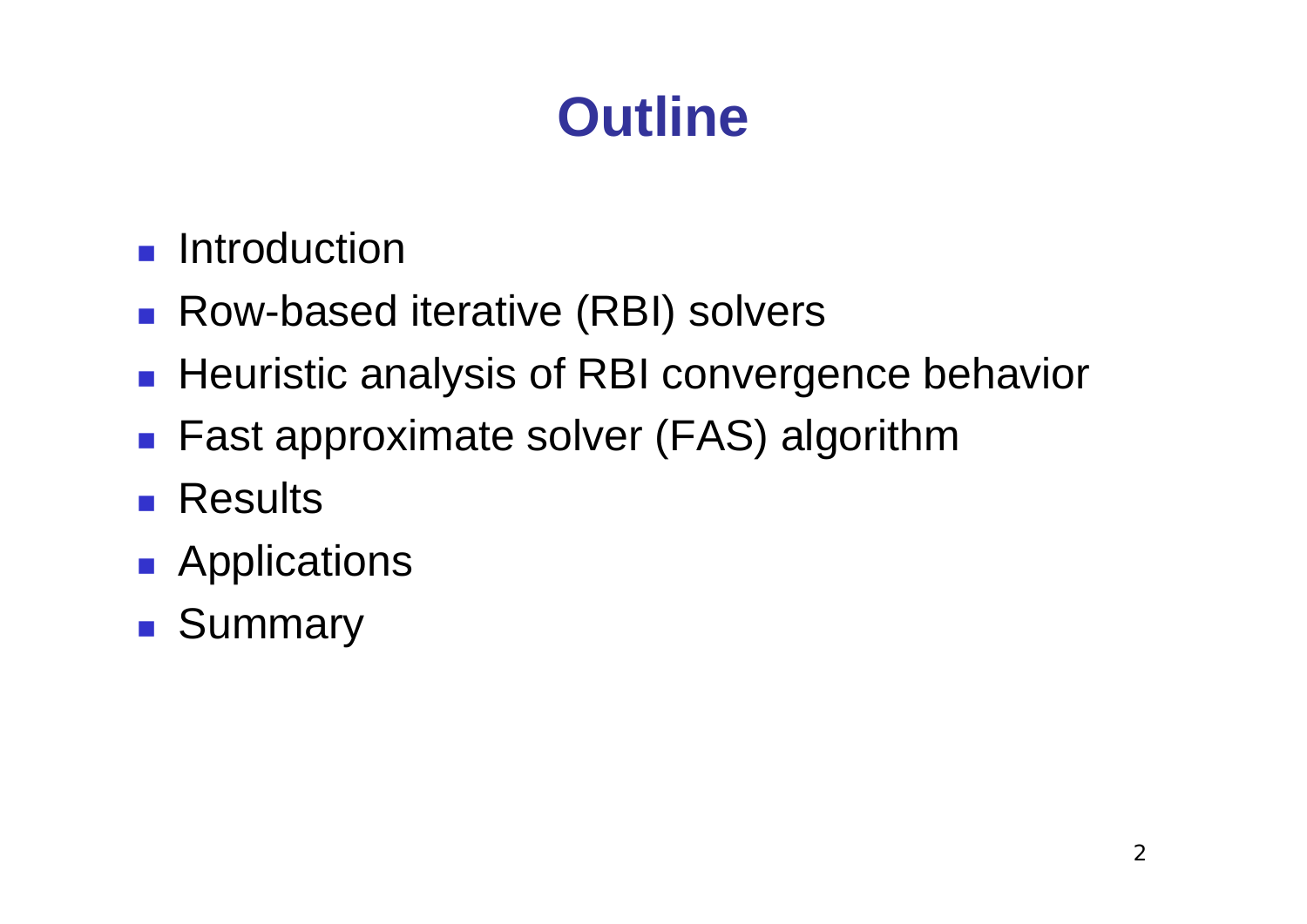## **Introduction**

- **On-die power delivery is a growing challenge** 
	- Lower supply voltages make IR drop a big problem
	- Higher device density can cause electromigration issues
- **Over-design is expensive** 
	- $\mathcal{L}_{\mathcal{A}}$ Direct impact to die area due to wire-limited designs
- **Early verification of power delivery is critical** 
	- **Late discovery of issues can be very expensive**
- **Growing need for automatic fixing of issues** 
	- **Avoid long loops with verification flow**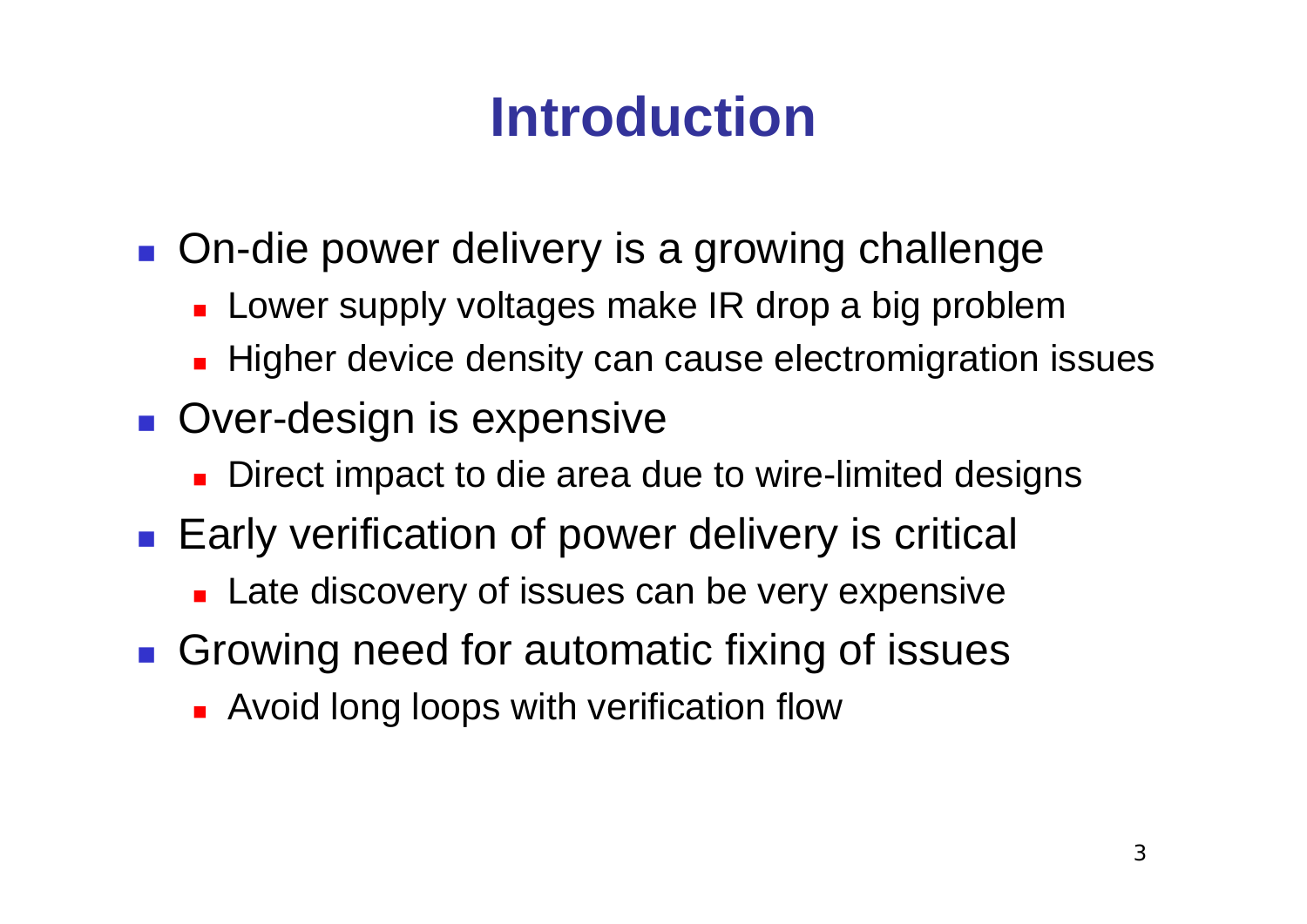# **Problem Description**

- Power grid modeled as R(LC)-network
- **Devices represented as current sources** 
	- **Tied to nodes on lowest layer**
- Some nodes on top layer tied to voltage source
- **Static analysis:** 
	- R-network
	- H **Time-invariant I<sub>src</sub>**
- Dynamic analysis:
	- **RLC** network
	- П ■ Time-varying I<sub>src</sub>

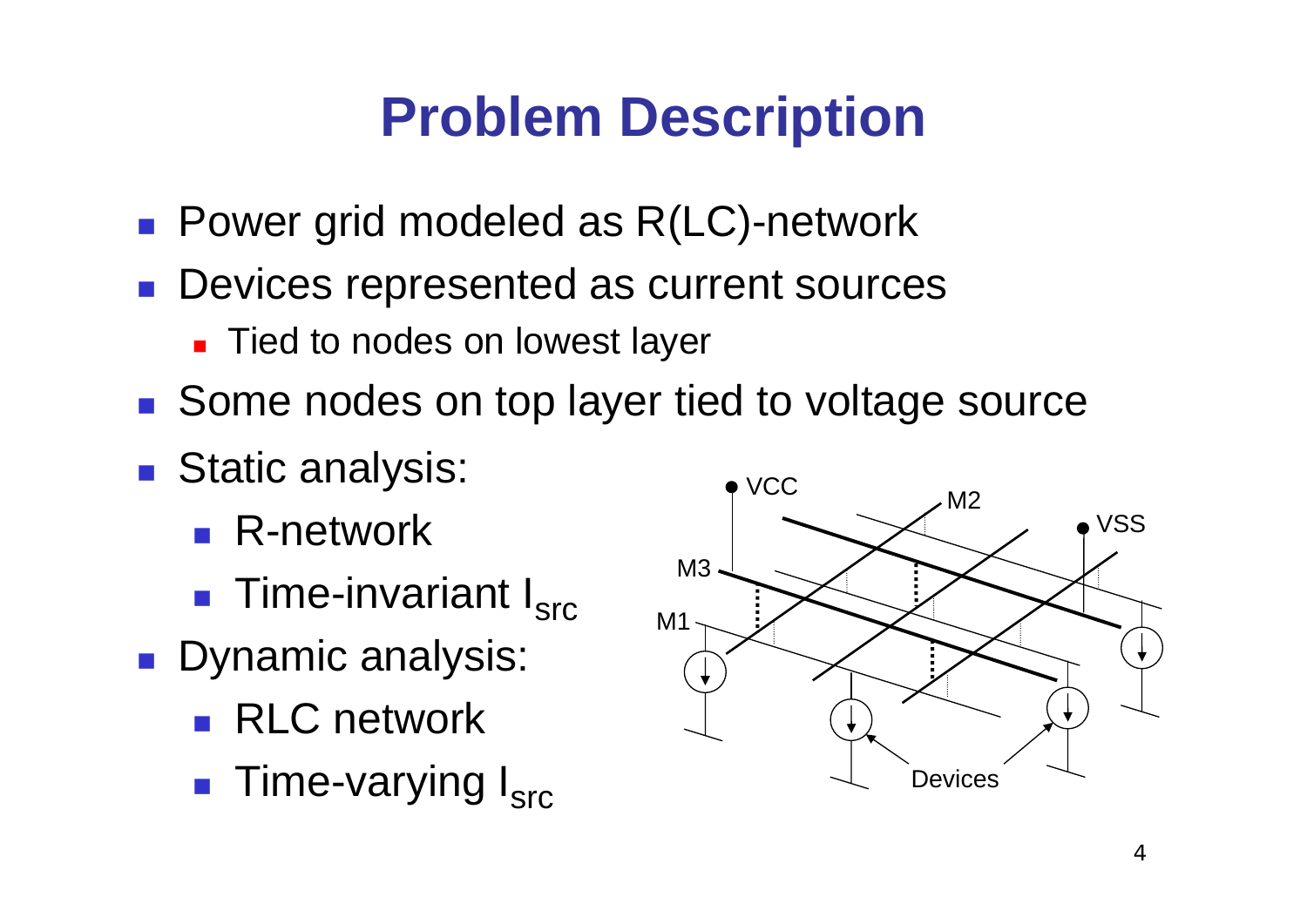### **Mathematical Formulation**

**Static analysis:** 

### **GV** <sup>=</sup>**I**

Where **G** = conductance matrix

**V** = vector of node voltages (to be computed)

**I** = vector of current sources (input)

### **Transient analysis**

**GV**(t) + **C** d **V**/dt = **I**(t)

 $(G + C/h) V(t) = I(t) + C/h V(t-h)$  (Backward Euler) where  $h$  = fixed time step,  $C$  = capacitance matrix

 $\blacksquare$  Transient analysis = repeated solution of static case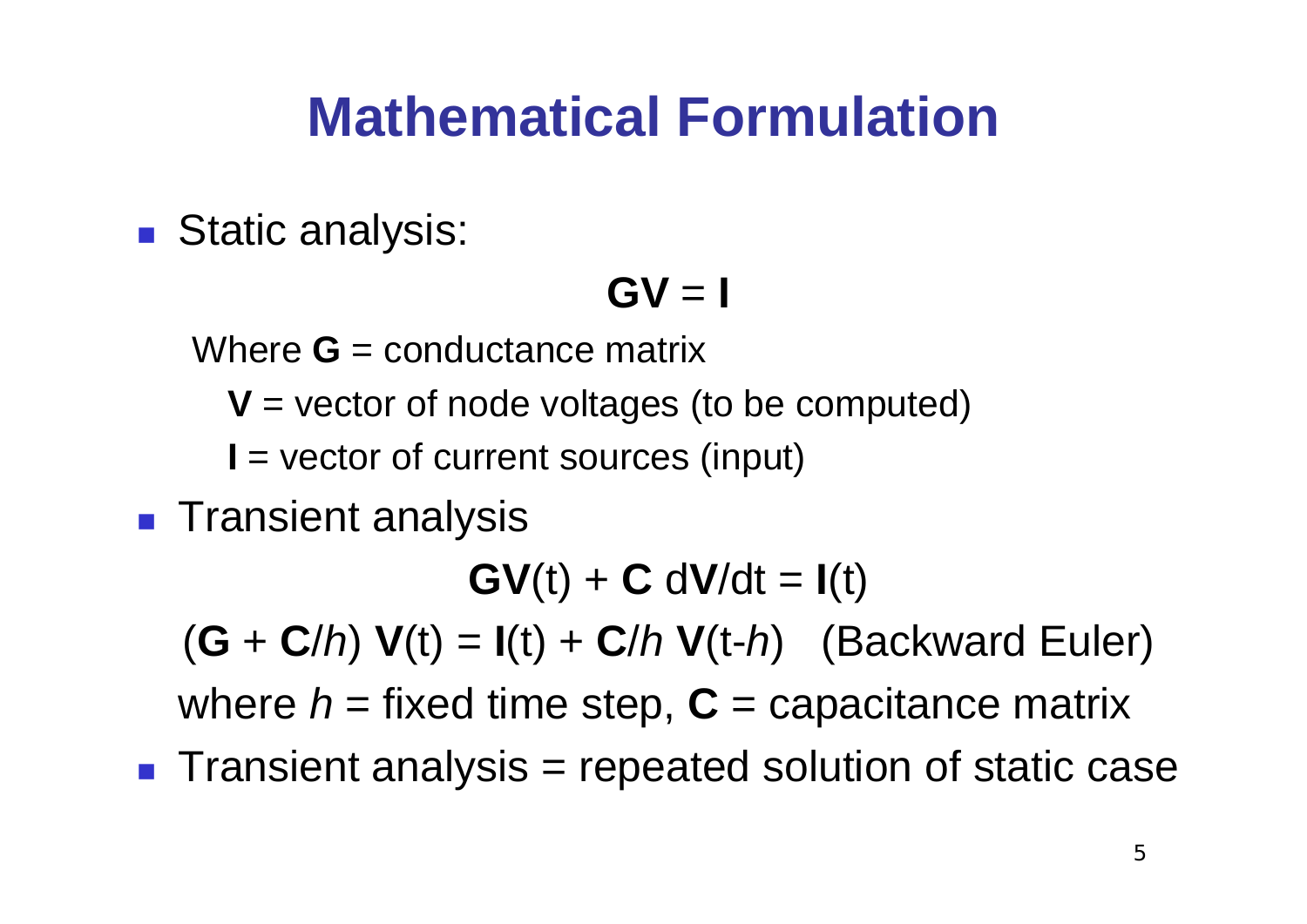# **Solution Techniques**

- Matrix sizes can be O(10M) O(100M) nodes
- **Several solution techniques exist** 
	- **Sparse-matrix techniques**
	- **Multigrid**
	- **Monte-Carlo approaches**
	- **Iterative solvers**
	- **Block-iterative solvers**
- Our approach based on block-iterative RBI solver
	- RBI is 5X faster than multigrid on our real power grids
- $\mathcal{L}^{\text{max}}_{\text{max}}$ Idea is to get an *even faster* approximate solution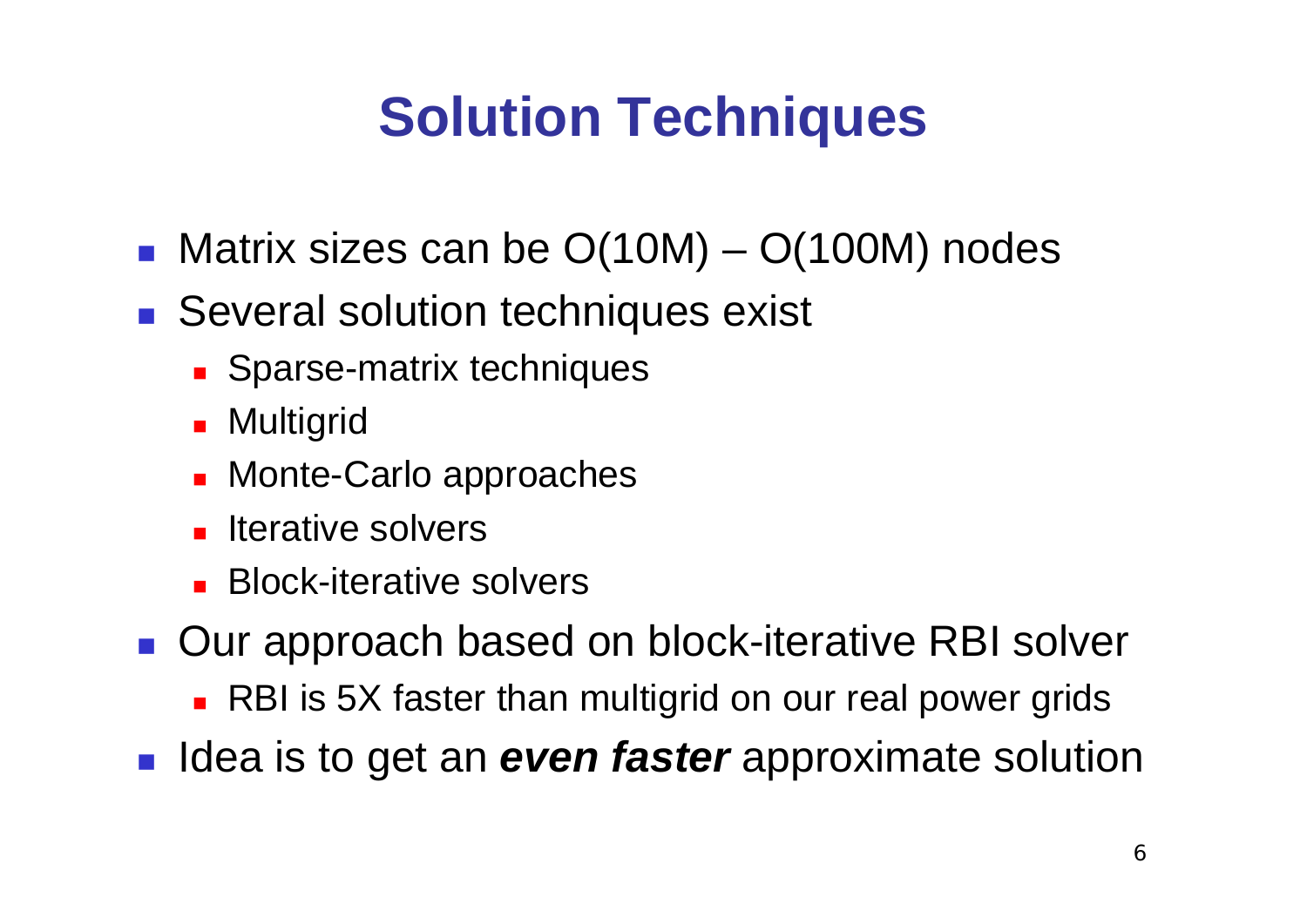## **Row-Based Iterative (RBI) Solver**

H Block-iterative procedure (Yu Zhong et al, ICCAD 2005)

- П Solve one strap at a time, keeping all other straps fixed
- П Iterate until convergence (guaranteed to converge)
- Each strap is a row of nodes
	- П Simple ladder structure, can be solved in linear time

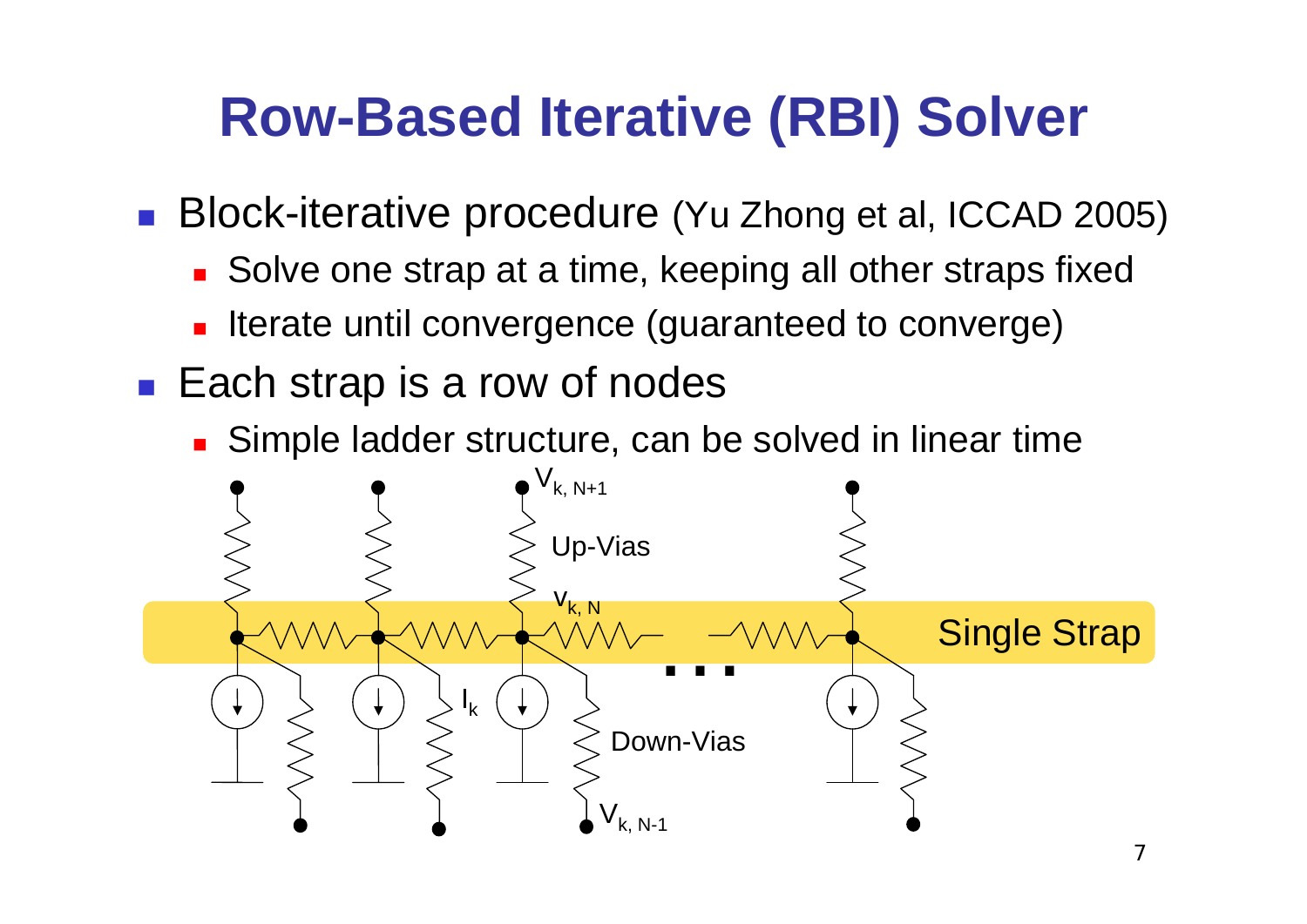# **RBI Convergence**

- **Iterative solvers typically** converge slowly
- One way of looking at the convergence problem is as "**current loss**" going from lower to higher layers
- If we can force all of the current to be propagated up, accuracy may be better

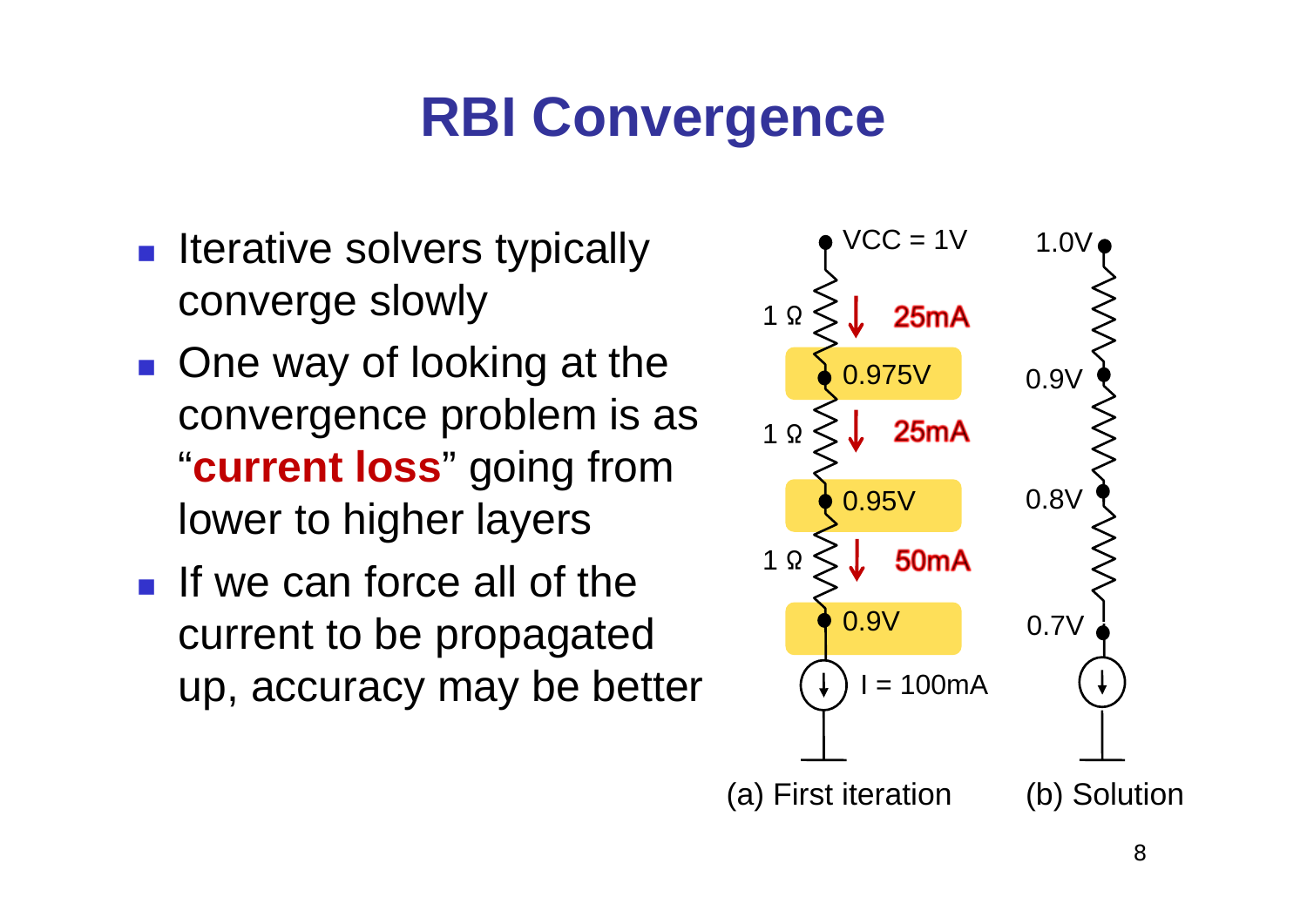# **Current Propagation**

#### П **Key idea**: prevent "current loss"

- × Compute currents in up-vias on layer K,
- × Then model down vias on layer (K+1) as current sources

**Problem**: how to distribute total current among up-vias

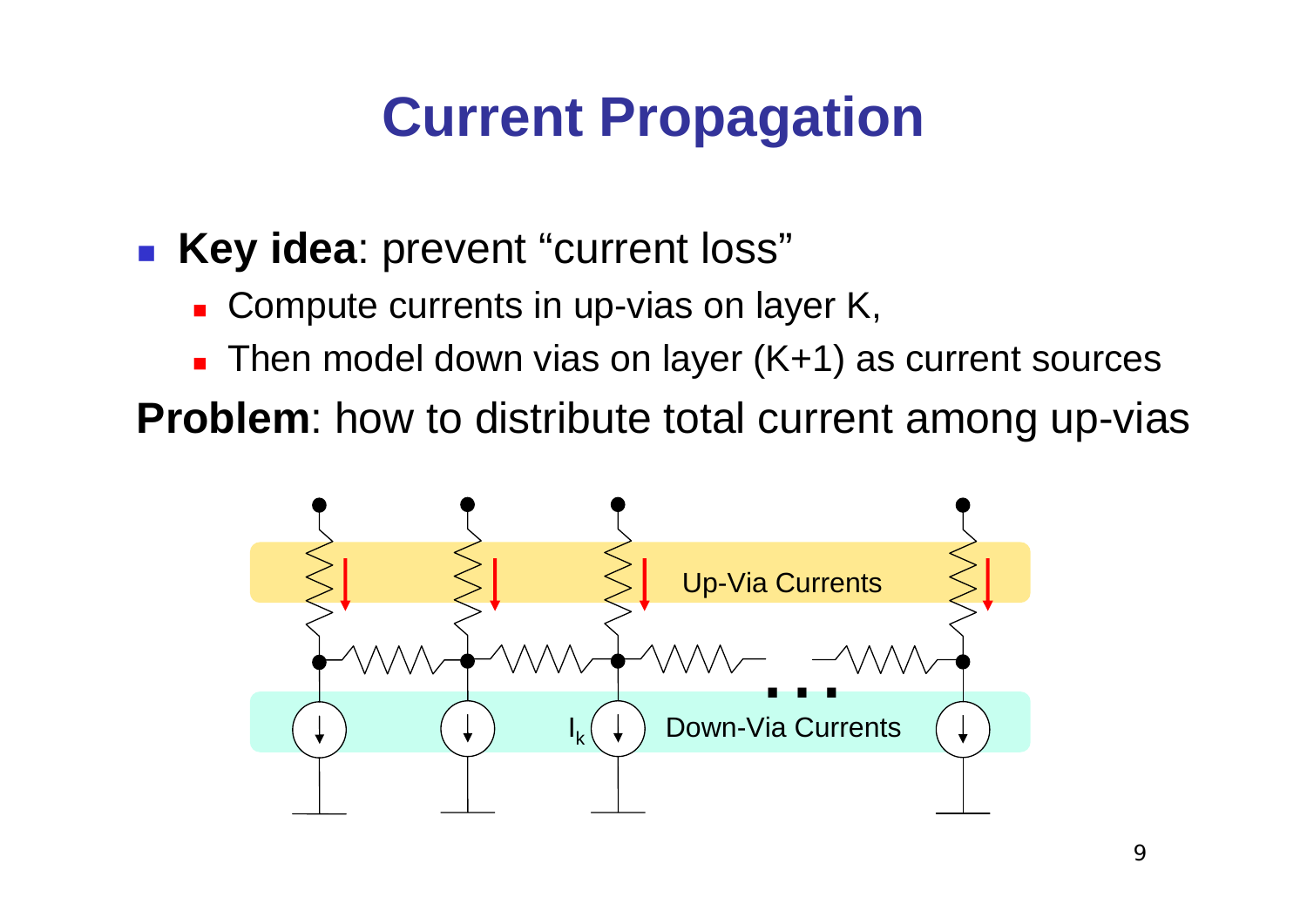### **Upstream Resistance**

- **Key idea**: distribute current in up-vias in proportion to how well the upper node is connected to  $V_{src}$
- **Definition**: For a node N,  $R_{upstream}(N)$  is the resistance of the least resistive path from N to  $V_{src}$
- **Rupstream** can be computed for all nodes in the network by a simple breadth-first traversal of the network, starting from the voltage source node
- **Rupstream** is a useful indicator of power grid health
- Path of least resistance is also a useful debug tool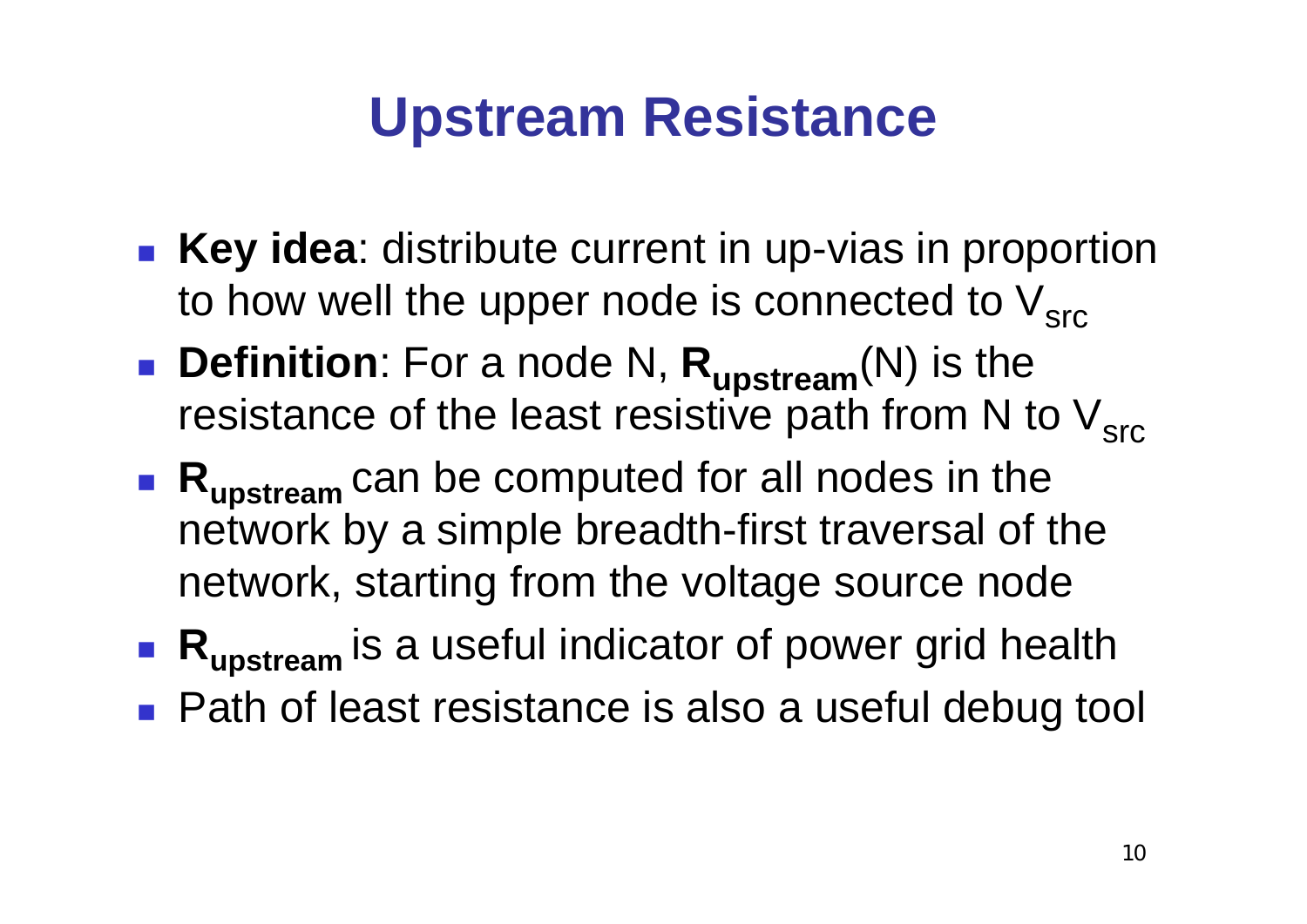# **FAS Algorithm**

- **E** Compute  $\mathsf{R}_{\mathsf{upstream}}$  for every node N
- For layer = lowest to highest:
	- For each row on layer:
		- **Propagate\_Currents\_Up (row)**
- $\blacksquare$  For layer = highest to lowest:
	- For each row on layer:
		- **Propagate\_Voltages\_Down (row)**
- $\blacksquare$  Linear-time, linear-space algorithm
- **No** iterations
- **Propagation steps trivially parallelizable**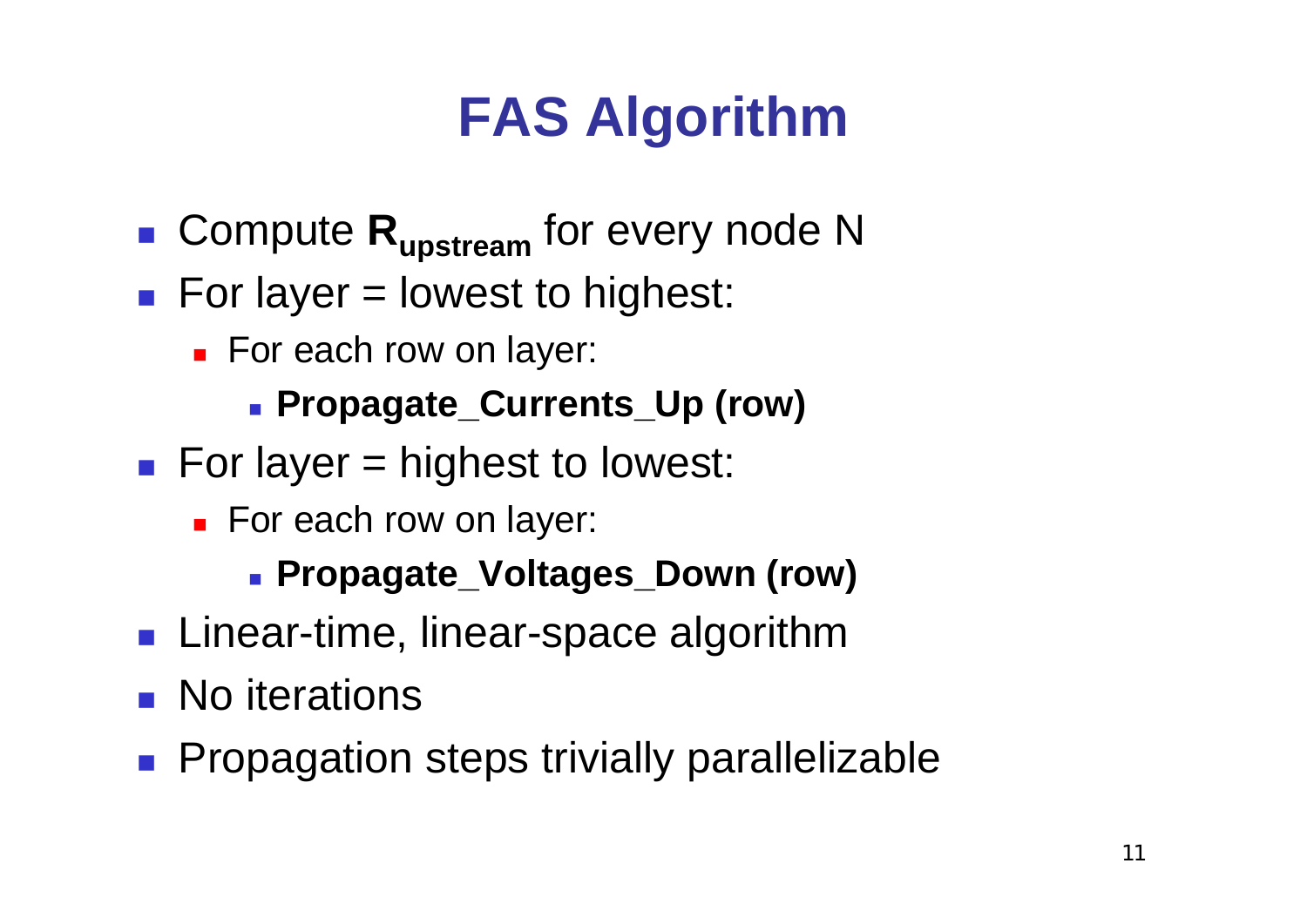# **Propagate\_Currents\_Up (row)**

- Each downvia replaced by current source
- H ■ Each upvia replaced by R(upvia)+ R<sub>upstream</sub>

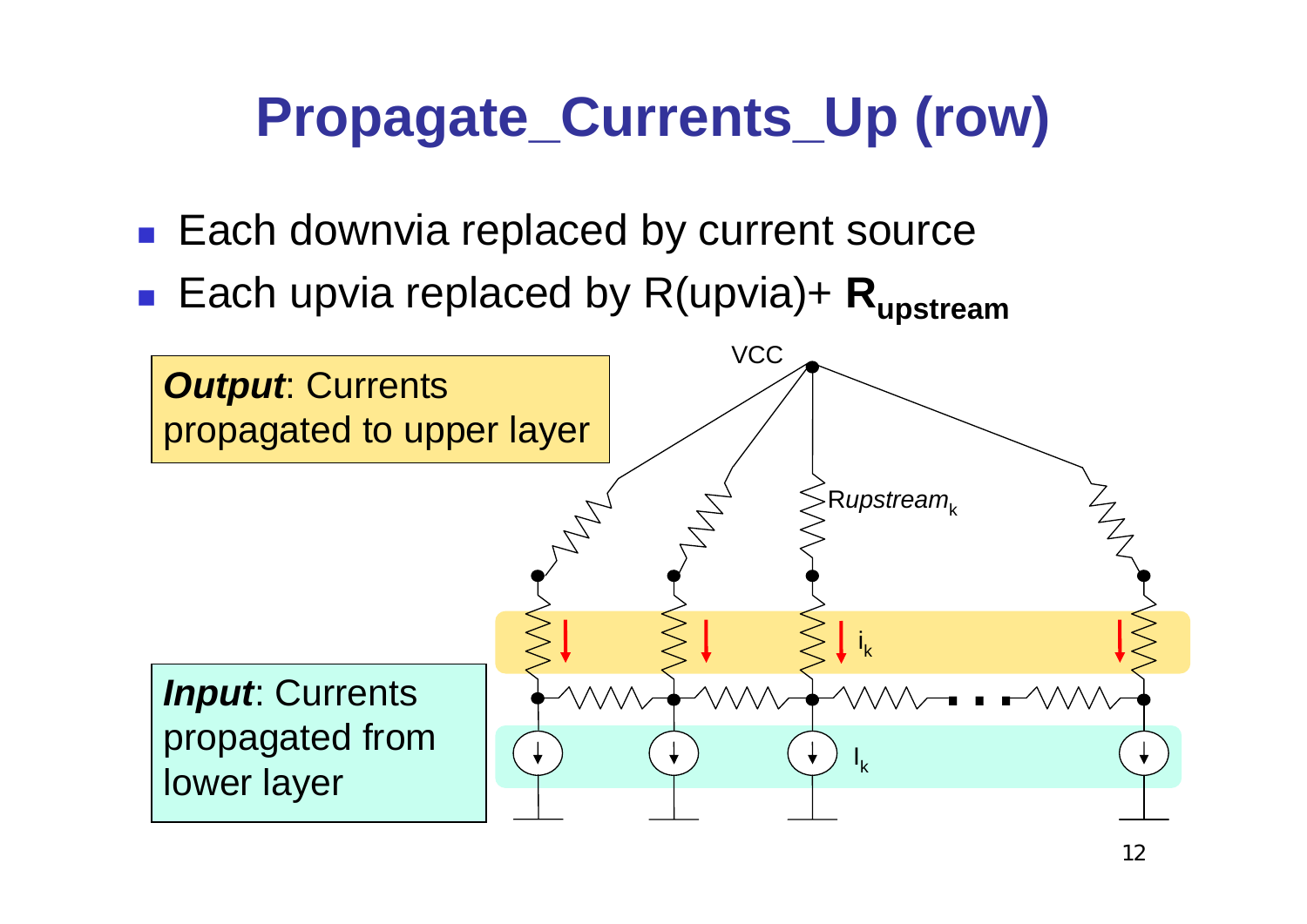# **Propagate\_Voltages\_Down (row)**

- Down-vias replaced by current sources
- **Up-vias not modified**

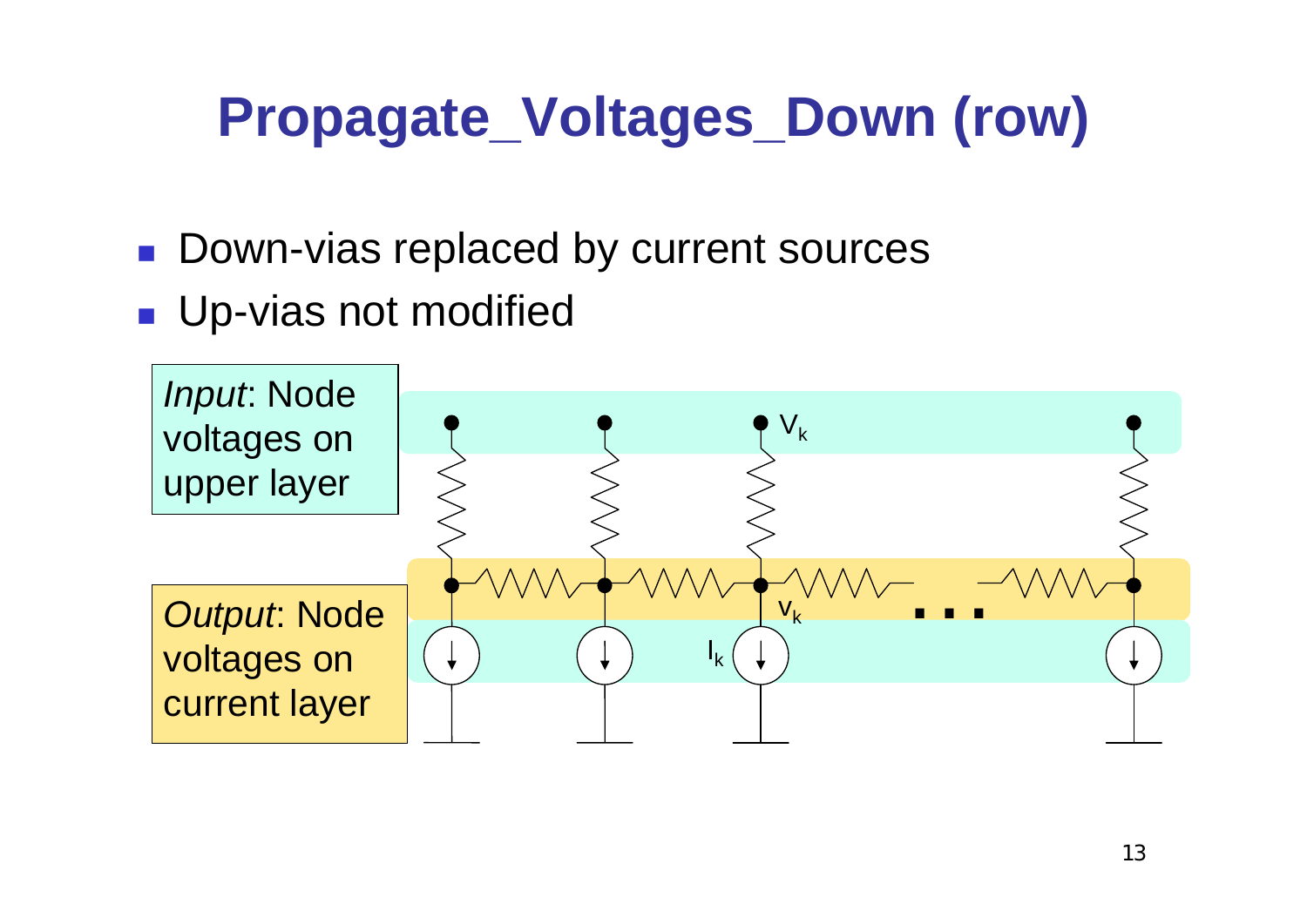### **Results**

■ Real test cases from a 32 nm CPU design

| <b>Block</b>    | cbd1  | cbd2  | cbd3  |
|-----------------|-------|-------|-------|
| <b>Nodes</b>    | 2.27M | 4.49M | 28.3M |
| RBI runtime (s) | 10.8  | 21.5  | 130.2 |
| FAS runtime (s) | 2.12  | 4.01  | 22.8  |
| Incremental     | 0.58  | 1.22  | 8.39  |
| recompute $(s)$ |       |       |       |
| Memory (GB)     | 0.56  | 1.05  | 6.26  |
| Avg. Error %    | 2.7%  | 3.6%  | 4.6%  |
| Max Error %     | 10.3% | 18.1% | 14.5% |

■ Using 4 threads on a dual-core 3.2GHz Xeon CPU

■ Speed ~ 1s/million nodes – 5X faster than RBI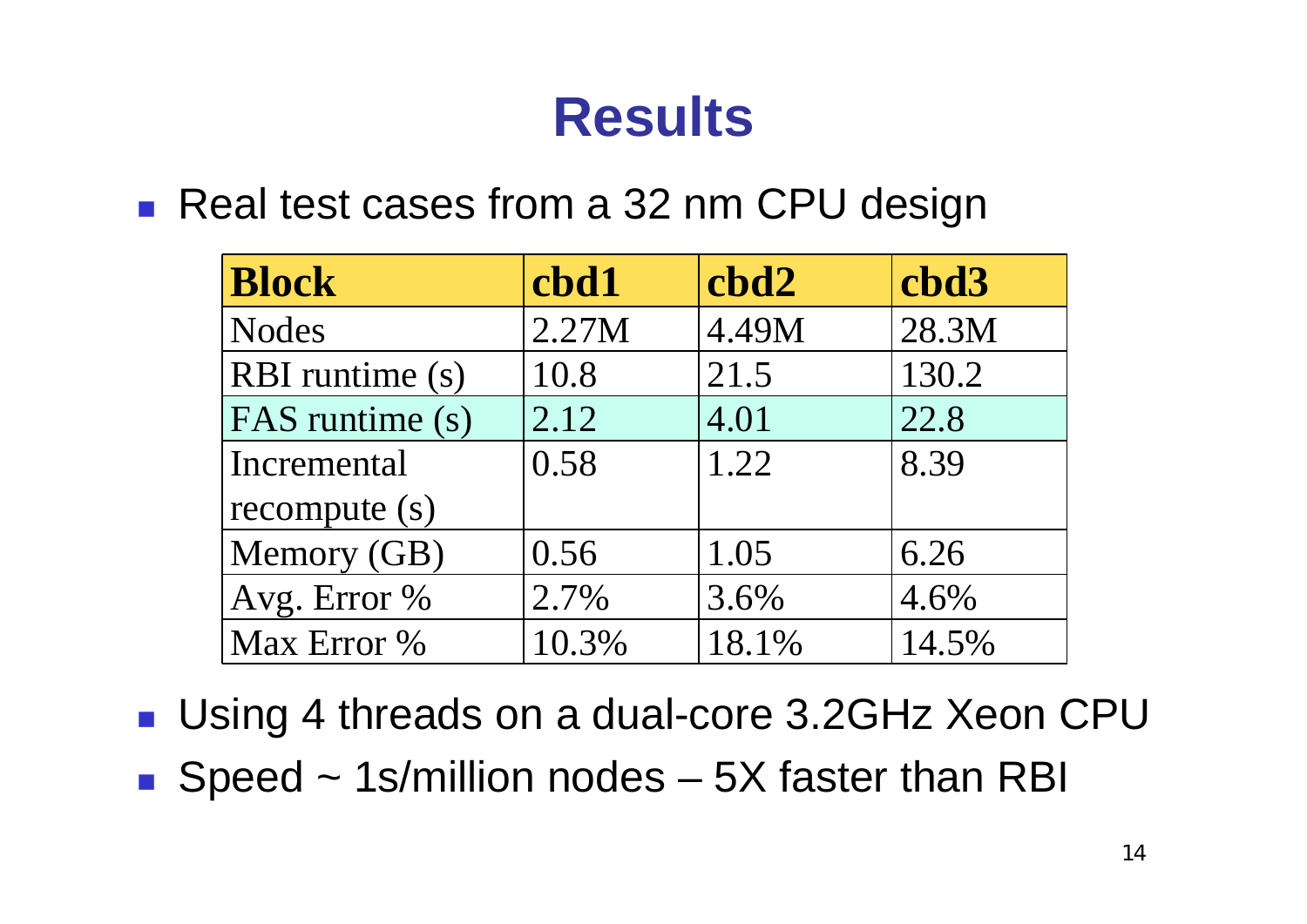### **Fine-Grained Fidelity of FAS**



IR drop (mV)

IR drop (mV)

X location on one M2 wire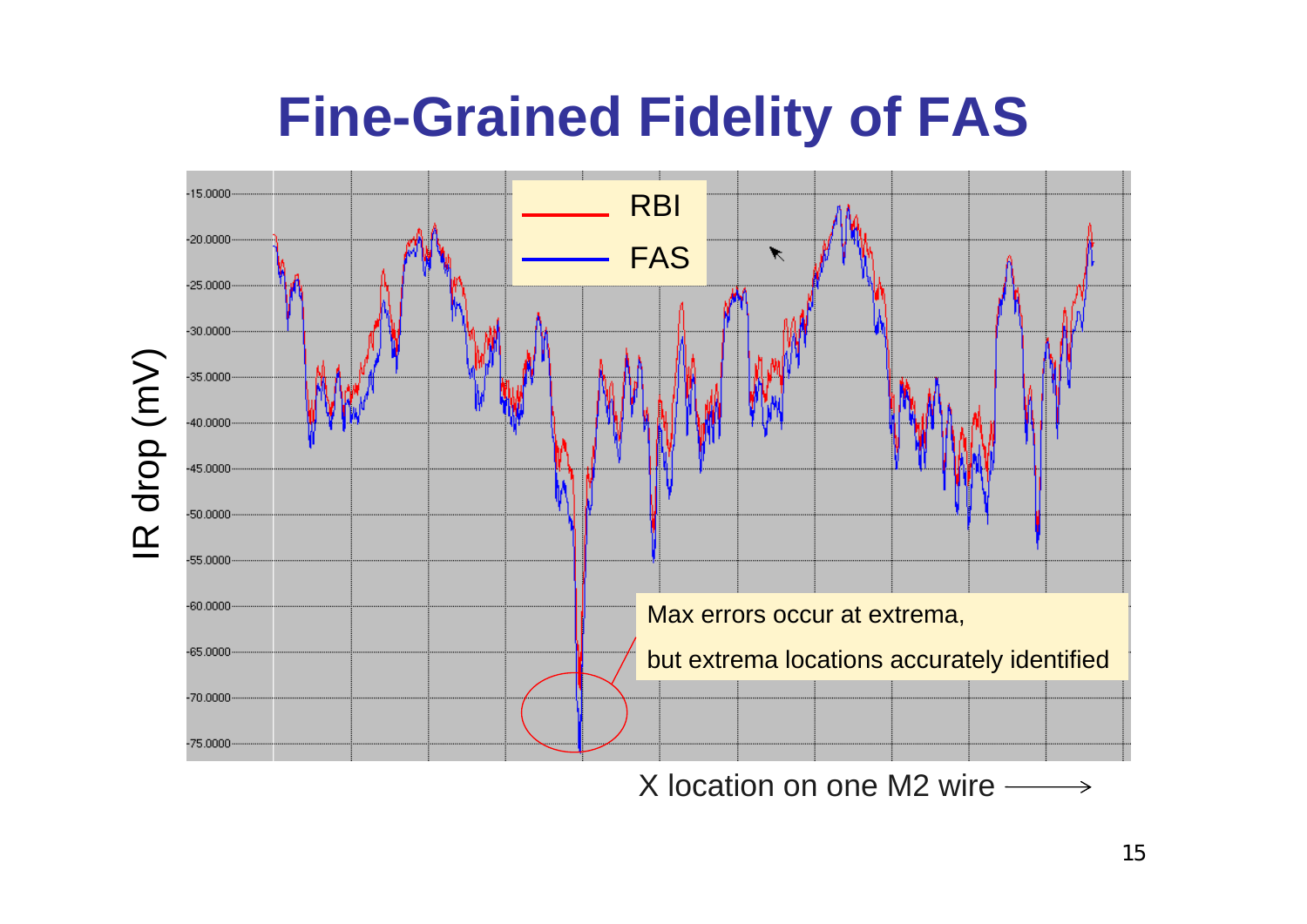### **Fidelity of FAS**

■ FAS can quickly identify potential problem areas needing more accurate analysis

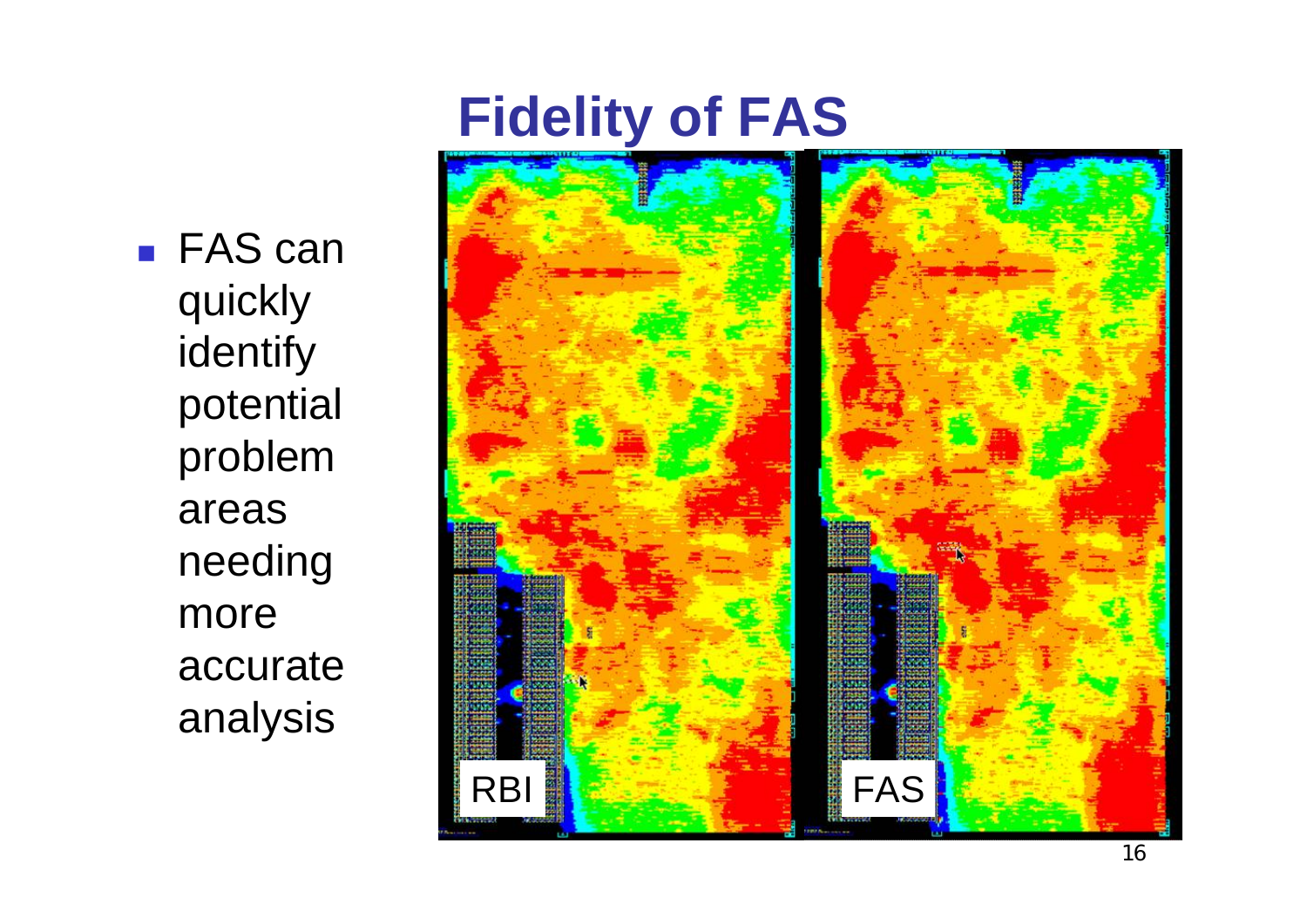# **Applications**

■ FAS properties similar to Elmore Delay

- **Very fast and easy to compute**
- $\blacksquare$ Incremental recomputes are even faster
- **Excellent fidelity, somewhat pessimistic**
- Can be used in inner loop of optimization flows
	- **Auto-fixing by strap addition**
	- $\mathbf{r}$ Placement optimization for IR drop
- Dynamic analysis
	- **Transient analysis of RLC networks**
	- **Analysis of multiple switching scenarios**